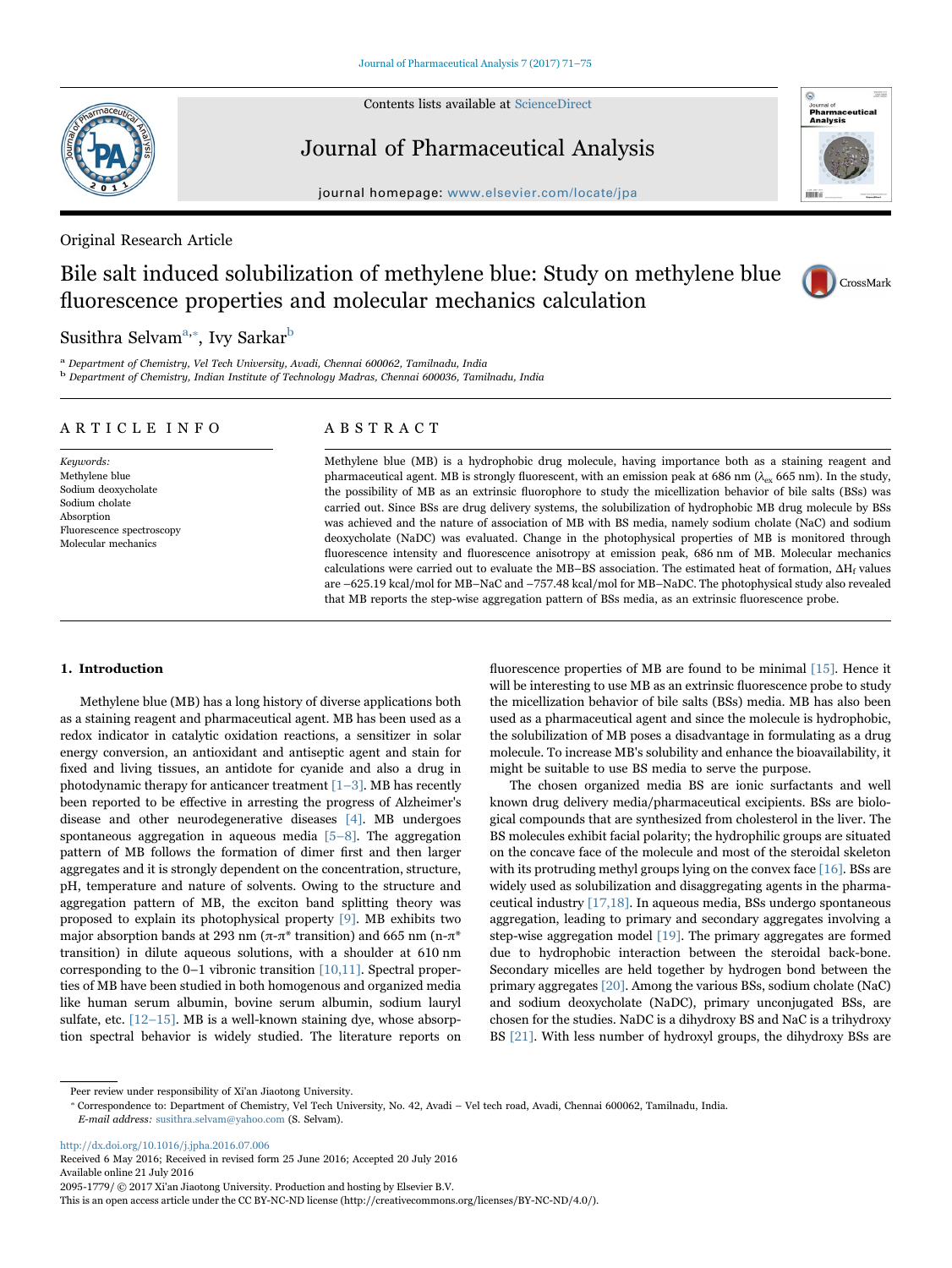more hydrophobic and attain micellization with lower concentrations than that of the trihydroxy BSs [\[22\]](#page-4-12). The unique structural features of BSs and the step-wise aggregation pattern suggest that there is no sharp critical micellar concentration (cmc) for these BSs. Only a cmc range is always reported in the literature [\[19](#page-4-9)–22]. The cmc range for NaDC is  $4-8$  mM and it is  $6-16$  mM for NaC. The cmc range starts from a concentration at which dimer is formed to the concentration where the secondary aggregates appear.

The two important aspects of MB, viz. being a drug and fluorescent molecule, make it a versatile molecule to categorize it even as an intrinsic fluorescence drug molecule along with using MB as an extrinsic fluorescence probe. The current article discusses the use of intrinsic fluorescence property of MB to understand the association of MB and BS media. While BS is a simple drug delivery medium, this study can be adopted to explore the association of MB with more complicated binary/ternary/bulky macromolecular/ heterogeneous systems with the help of MB fluorescence. The aggregation pattern of BSs is to be studied using photophysical properties of MB such as absorbance, fluorescence intensity and fluorescence anisotropy  $(r_{\rm s})$ . The effect of temperature on the aggregation of BSs is also to be explored by MB fluorescence. The study is extended further to understand the nature of interaction between MB and both the BSs through molecular mechanics (MM) calculations.

## 2. Materials and methods

## 2.1. Materials

Methylene blue, sodium cholate and sodium deoxycholate were purchased from Sisco Research Laboratories Private Limited (India) and were used without any further purification. A sodium phosphate buffer of pH 7.4 with 50 mM concentration was used for all experiments. The solvent ethanol used was of spectroscopy grade. The stock solutions of MB were prepared by dissolving it in ethanol and the required concentration of MB solution was prepared by further dilution with pH buffer. Triply distilled water was used to prepare the buffer solution.

## 2.2. Methods

UV–visible spectrophotometric experiments were recorded on a Shimadzu UV 1800 double beam spectrophotometer, using 10 mm quartz cuvettes. A Fluoromax-4 (Horiba Jobin Yvon, Germany) spectrofluorimeter was used to record the fluorescence spectra. Excitation and emission spectra were measured with 5 nm band width. Temperature control was achieved by circulating water through the jacketed cuvette holder from a refrigerated bath (Julabo, Germany). The steady state  $r_{ss}$  is defined as  $[23]$ ,

$$
r_{ss} = \frac{I_{VV} - GI_{VH}}{I_{VV} + 2GI_{VH}}
$$

where  $I_{VV}$  and  $I_{VH}$  are the fluorescence intensities and the subscript indicates the vertical (V) and horizontal (H) orientations of the excitation and emission polarizer. G is the instrumental correction factor,

 $G = \frac{I_{HV}}{I_{HH}}$ 

#### 2.3. Preparation of MB in BS media

The stock solutions of BSs were prepared in phosphate buffer pH 7.4 with concentrations higher than their cmc range, namely [NaC] =48 mM and [NaDC]=20 mM. A range of different concentrations of BS solutions were prepared by diluting these stock solutions using buffer solution. MB concentration was maintained at 5 µM for all the experiments with less than 2% ethanol contamination. The concentration range of BS was varied from 0 to 43.2 mM for NaC and 0 to 18 mM for NaDC. The solutions were incubated for 2 h to achieve equilibrium.

#### 2.4. Molecular mechanics calculations

The MM calculations were performed using Hyperchem 8.0 (Hypercube, Inc.). MB and BSs, both NaC and NaDC, were built by using Hyperchem builder module. All the three molecules were subjected to complete energy minimization using MM with an AMBER force field and Polak-Ribiere Conjugate Gradient Optimizer. The optimized geometries of MB and both NaC and NaDC were allowed to interact, within a periodic boundary of dimension 15–10–20 Å (x-yz), with 51 water molecules as solvent molecules. The cutoff condition for complete optimization of the molecules was an RMS gradient equal to 0.1 kcal (Å mol)<sup>-1</sup>.

#### 3. Results and discussion

#### 3.1. Absorption and fluorescence spectra of MB-BS systems

MB in aqueous medium exhibits a peak at 665 nm, a shoulder at 610 nm and a peak at 293 nm. MB is expected to undergo selfaggregation at higher concentrations [\[5](#page-4-2)–8] and hence the concentration of MB in this study was maintained at  $5 \mu$ M, at which the selfaggregation of MB is avoided. In this way, the current study focuses only on exploring the fluorescence property of MB in probing an organized media. With the addition of NaC and NaDC, the absorption spectra of MB show a gradual increase. The MB absorbance shows a prominent increase at 665 nm along with an increase at 610 nm and 293 nm as shown in [Fig. 1](#page-2-0). The absorption study reveals possible solubilization of MB by BS media.

The fluorescence spectra of MB in the presence of BSs show an emission peak at 686 nm ( $\lambda_{\rm ex}$  665 nm) exhibited at [Fig. 2](#page-2-1). The results indicate that there was an increase in the fluorescence intensity of MB with increasing concentration of both NaC and NaDC. There was a minimal shift in the emission wavelength towards the red region. The further studies were carried out using MB fluorescence with  $\lambda_{ex}$  665 nm and  $\lambda_{\text{em}}$  686 nm.

## 3.2. Steady state fluorescence anisotropy measurement for MB-BS media

The steady state  $r_{ss}$  was measured at 686 nm emission peak ( $\lambda_{ex}$ ) 665 nm). The  $r_{ss}$  of MB–NaC increased from 0.09 to 0.16 and for MB– NaDC, the  $r_{ss}$  value increased from 0.09 to 0.20 as shown in [Fig. 3](#page-3-0). The increase in  $r_{ss}$  value showed that the MB molecule may get incorporated within the hydrophobic core of the BS aggregates. MB is located within larger secondary aggregates of the BSs, experiences a restricted motion and thereby imparts larger  $r_{ss}$  value.

Analyzing the absorbance, fluorescence intensity and  $r_{ss}$  values of MB in the presence of NaC and NaDC generally show that there is an increase in all the three photophysical parameters of MB as shown in [Fig. 3.](#page-3-0) The data reveals that the MB molecule was associated with both the BSs.

## 3.3. Temperature dependence of MB-BS media

The studies conducted at room temperature were further extended to understand the temperature dependence of MB–BS systems presented in [Fig. 4.](#page-3-1) The photophysical parameters, fluorescence intensity and  $r_{ss}$  of MB ( $\lambda_{ex}$  665 nm;  $\lambda_{em}$  686 nm) were used and temperature was varied from 15 °C to 45 °C. The results show that there was a decrease in both fluorescence intensity and  $r_{ss}$  of MB–BS system with increasing temperature. The magnitude of decrease in  $r_{ss}$  values of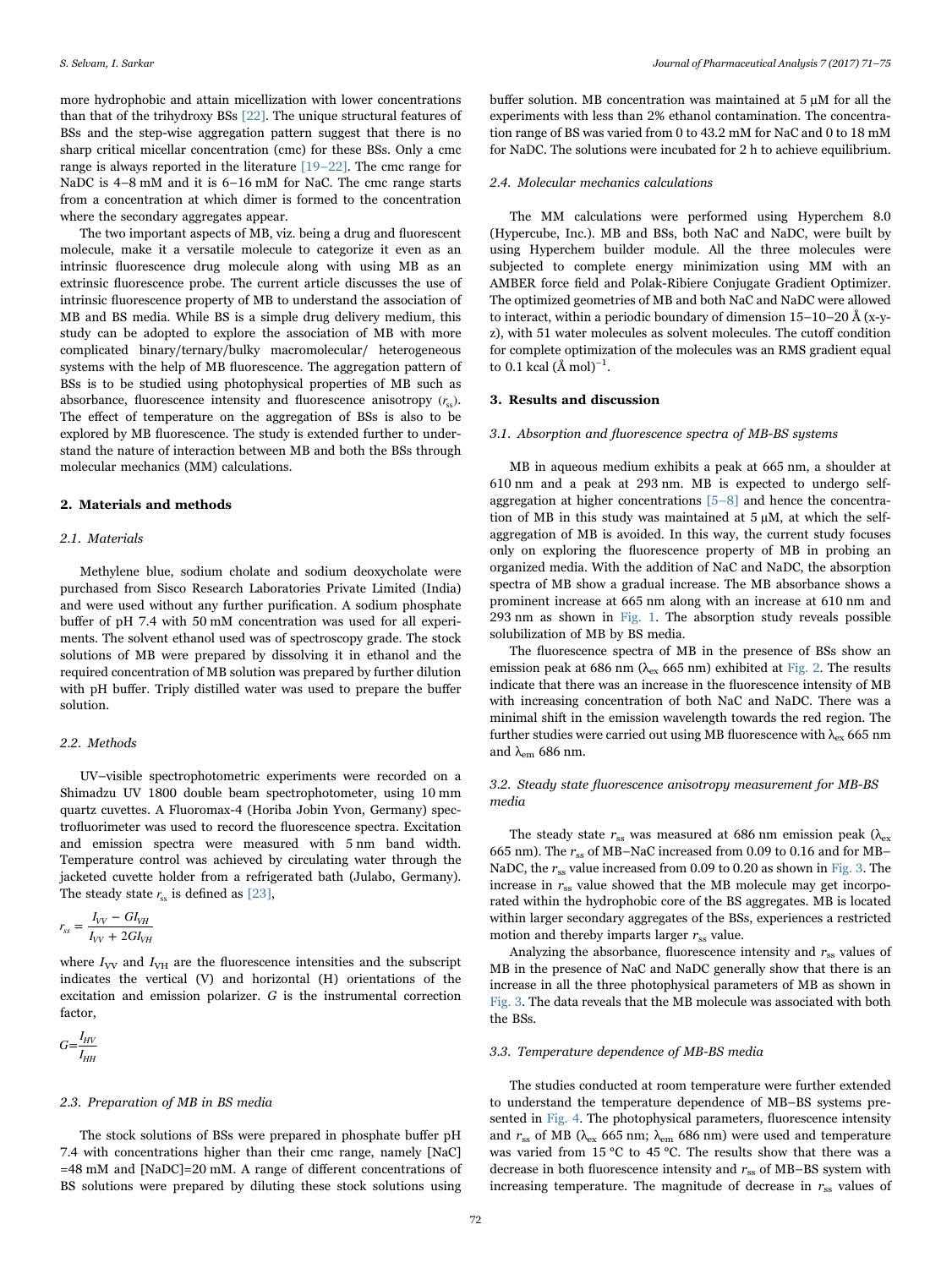<span id="page-2-0"></span>

Fig. 1. Absorption spectra of MB (5 µM) in (A) NaC (0, 4.8, 6, 9.2, 14.4, 16, 19.6, 24, 28.8, 33.6, 38.4, 43.2 mM) and (B) NaDC (0, 2, 4, 6, 8, 10, 12, 14, 16, 18 mM). T=25 °C; pH=7.4.

MB–NaC systems with increasing temperature was greater than that of MB–NaDC systems. On comparing the  $r_{ss}$  values of MB–NaC and MB– NaDC systems, it can be proposed that the temperature dependence of MB–NaC micelles is found to be more than that of the MB–NaDC micelles. This may be due to the higher facial hydrophobicity of NaDC than that of NaC. With increase in temperature, the data obtained indicated that MB gets incorporated into lesser hydrophobic region of NaC and NaDC aggregates. Conversely the MB fluorescence sensed the disaggregation of BSs aggregates with increased temperature.

### 3.4. Molecular association of MB–BS media

The molecular association of MB with BSs media was observed from the changes in the photophysical properties of MB as reflected by [Figs. 1](#page-2-0)–3. The absorption ( $\lambda_{ex}$  665 nm) and fluorescence property of MB ( $\lambda_{\rm ex}$  665 nm;  $\lambda_{\rm em}$  686 nm), with the addition of BS media, show a positive association. Generally, there was an increase in absorbance, fluorescence intensity and  $r_{ss}$  of MB, under the influence of BS media. This clearly shows that the solubilization of MB was achieved by both the BSs. The trend in the data suggests that there is a possible hydrophobic nature of association between the molecules. [Fig. 3](#page-3-0) shows a saturation behavior at higher concentrations. Saturation intensities were attained at much lower concentrations of NaDC (at 18 mM) than NaC (at 43.2 mM). Enhancement of fluorescence intensity of MB with increase in BS concentration reflects an increase in the population of MB within the hydrophobic core of BS media; in contrast, the steady state  $r_{ss}$  reflecting the local rigidity of the immediate environment

around MB increases with the increase in BS concentration. Owing to the structural variations of the two different BSs, the greater hydrophobicity of NaDC appears to be a more important factor for greater solubilization.

Another important aspect of the results obtained here reveals the aggregation pattern of BS media. The changes in the photophysical properties of MB in the presence of two BSs proceed along with the progressive micellization of BSs. As the concentration of BSs increases, the aggregation pattern of BSs initially forms a dimeric primary aggregates followed by formation of larger secondary aggregates. [Fig. 3](#page-3-0) shows that MB can sense the micellization behavior of BSs. It is well known that the BS aggregates do not possess a sharp cmc, rather they possess a cmc range, which is indicative of the transition from dimer to larger secondary aggregates. The data observed here presents a cmc range for NaC as 6–16 mM and for NaDC as to be 4–8 mM, which is in agreement with the literature data [\[15](#page-4-6)–20]. The temperature dependence of MB-BS system was studied and showed a decrease in both fluorescence intensity and  $r_{ss}$  with increased temperature. The data obtained ascertains the disaggregation of BSs with increasing temperature and thereby provides a lesser hydrophobic core for accommodating MB molecule.

## 3.5. Molecular mechanics calculations

The interaction between MB and BS was analyzed for their hydrophobic nature by using MM calculations in-built within Hyperchem software. An AMBER force field and Polak-Ribiere

<span id="page-2-1"></span>

Fig. 2. Emission spectra of MB (5 µM;  $\lambda_{ex}$  665 nm) in (A) NaC (0, 4.8, 6, 9.2, 14.4, 16, 19.6, 24, 28.8, 33.6, 38.4, 43.2 mM) and (B) NaDC (0, 2, 4, 6, 8, 10, 12, 14, 16, 18 mM). T=25 °C; pH=7.4.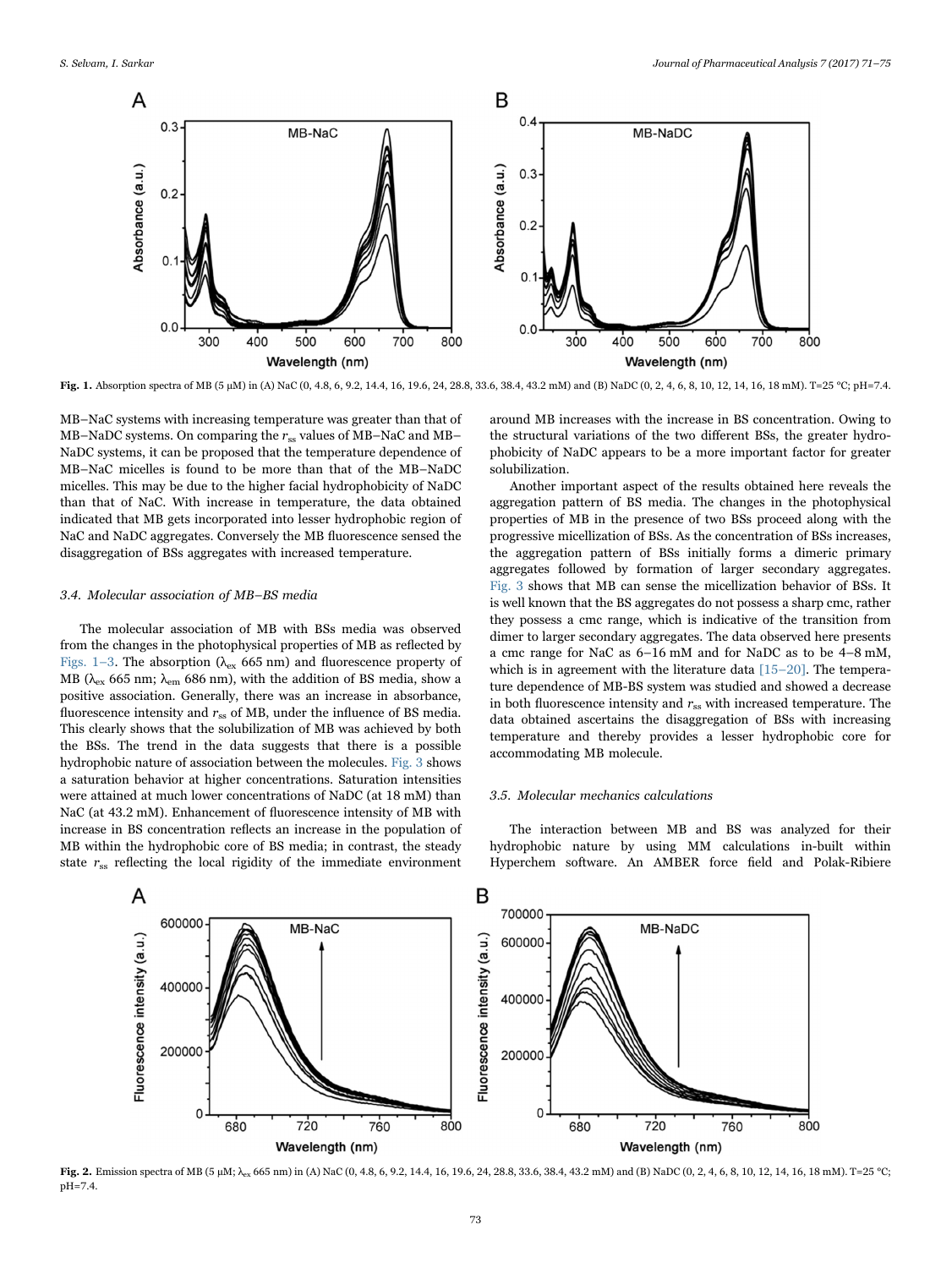<span id="page-3-0"></span>

Fig. 3. Variation of (A) absorbance ( $\lambda_{\rm max}$  665 nm), (B) fluorescence intensity ( $\lambda_{\rm ex}$  665 nm,  $\lambda_{\rm em}$  686 nm) and (C) fluorescence anisotropy ( $\lambda_{\rm ex}$  665 nm,  $\lambda_{\rm em}$  686 nm) of MB (5 µM) against NaC (0, 4.8, 6, 9.2, 14.4, 16, 19.6, 24, 28.8, 33.6, 38.4, 43.2 mM) and NaDC (0, 2, 4, 6, 8, 10, 12, 14, 16, 18 mM). T=25 °C; pH=7.4.

Conjugate Gradient Optimizer were used. The heterocyclic aromatic ring of one molecule of MB is allowed to interact with the steroidal face of one molecule of NaC or NaDC within a periodic boundary conditions of dimensions 15–10–20 Å (x-y-z), filled with 51 water molecules. Both the molecules are allowed to interact with their hydrophobic moiety, while their hydrophilic moieties interact with the surrounding water molecules. The energy minimized molecular structures are provided by the heat of formation, with  $\Delta H_f$  values of −625.19 kcal/mol for MB– NaC system and -757.48 kcal/mol for MB-NaDC system.

[Fig. 5](#page-4-14) shows the feasible hydrophobic interactions between MB and BS molecules. The negative  $\Delta H_f$  values for both MB–BS systems clearly indicate the stable hydrophobic interactions. The  $\Delta H_f$  values for MB– NaDC system, being more negative than the MB–NaC system, further authenticate the hydrophobic nature of their interaction, since NaDC is more hydrophobic than NaC. Thus the minimized energies for the interaction of MB with both the BS molecules further support the experimental results from Figs.  $1-3$ , indicating that the hydrophobicity of BS plays a major role in associating with MB.

## 4. Conclusions

The association of MB with two BS media, namely NaC and NaDC, was monitored by using the photophysical properties of MB. Generally, the results show that there is an increase in absorbance, fluorescence intensity and  $r_{ss}$  of MB with increasing BS concentrations. The results obtained here suggest that the nature of association between MB and BS media is hydrophobic, accompanied through an association of the heterocyclic aromatic face of MB with the hydrophobic steroidal face of BS. This observation was further verified and proved with the MM calculations. Thus BSs media can act as a solubilizing agent or a drug

<span id="page-3-1"></span>

Fig. 4. Variation of (A) fluorescence intensity ( $\lambda_{ex}$  665 nm,  $\lambda_{em}$  686 nm) and (B) fluorescence anisotropy ( $\lambda_{ex}$  665 nm,  $\lambda_{em}$  686 nm) of MB (5 µM) in NaC (0, 4.8, 6, 9.2, 14.4, 16, 19.6, 24, 28.8, 33.6, 38.4, 43.2 mM) and variation of (C) fluorescence intensity ( $\lambda_{ex}$  665 nm,  $\lambda_{em}$  686 nm) and (D) fluorescence anisotropy ( $\lambda_{ex}$  665 nm,  $\lambda_{em}$  686 nm) of MB (5 µM) in NaDC (0, 2, 4, 6, 8, 10, 12, 14, 16, 18 mM) against different temperatures. T=15 °C, 25 °C, 35 °C and 45 °C; pH=7.4.